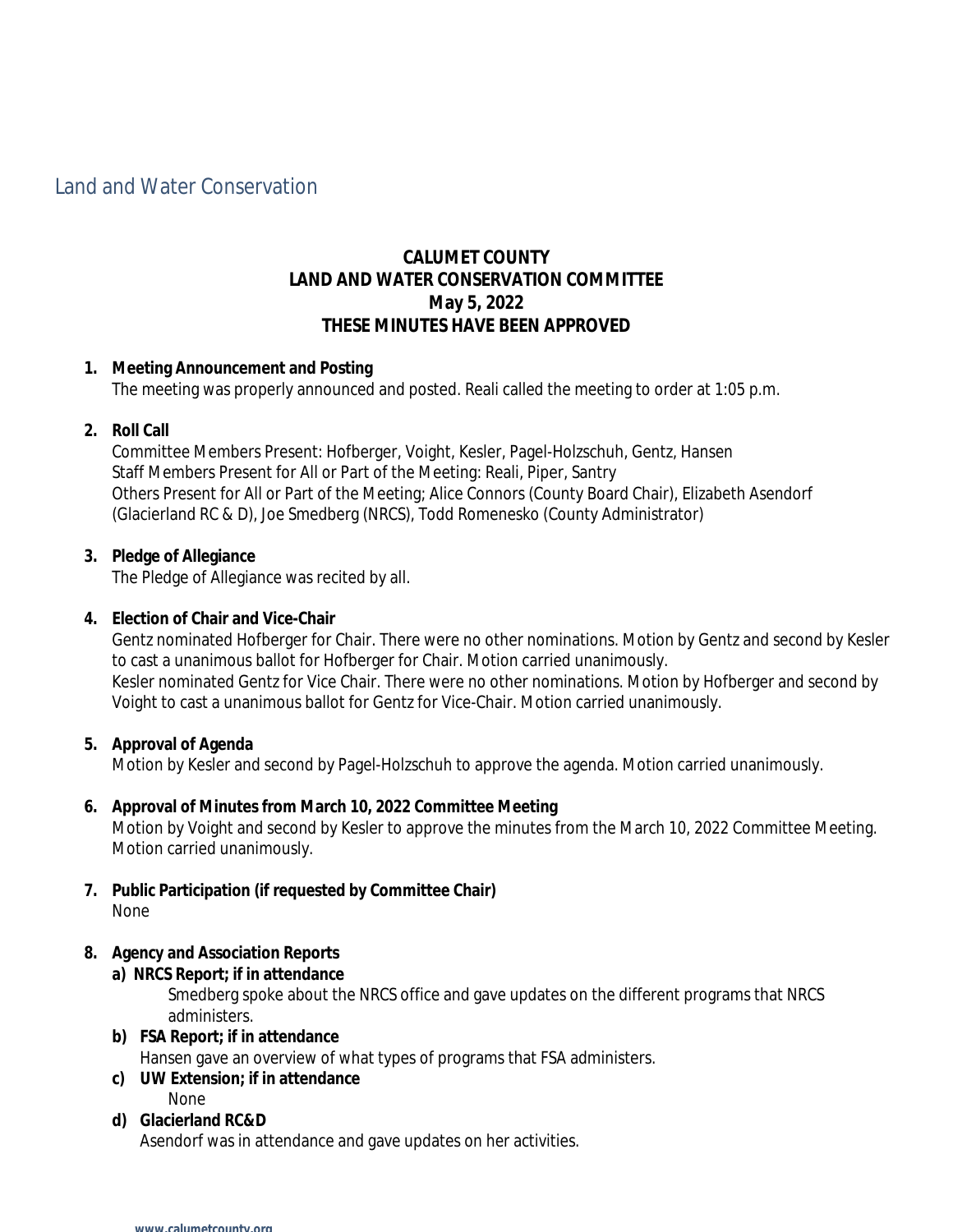### **e) Wisconsin Land & Water Conservation Board**

Hofberger was in attendance and gave updates on board activities.

### **9. Communications**

### **a) Matt Krueger: Executive Director; WI Land and Water; LCC Member Resources**

Reali discussed that WI Land & Water is Land & Water Conservation's state organization. Reali went over the Member Resource handout and pointed out links in the handout to a number of virtual presentations and other information for the Land and Water Committee members.

### **b) DATCP Report; April 2022**

Reali discussed April the report which was in the Committee packets that was handed out. Reali indicated that the monthly report comes out and is emailed to all committee members directly from DATCP. Reali talked a bit on the May report which was handed out to the Committee.

#### **10. Items for Action or Discussion**

# **a) Chris Acy; Aquatic Invasive Species Coordinator Updates; Fox Wolf Watershed Alliance**

Chris Acy from the Fox Wolf Watershed Alliance presented on the Aquatic Invasive Species Program. The Fox/Wolf Watershed Alliance is a nonprofit organization based out of Appleton. The program consists of outreach, education, and prevention tips that are given to the public. Acy indicated that the goal of the program is to prevent the spread of Aquatic Invasive Species.

**b) 2021 Land & Water Conservation Annual Report**  Reali reported on conservation numbers from both 2020 and 2021, which were include in the department newsletter. Reali discussed the different grants that are utilized and talked about the Demonstration Farm Network among other current programs.

# **c) 2022 Land & Water Conservation Annual Work Plan** Reali discussed the Annual Work Plan which is required to be submitted to DATCP by April 15 of each year. The plan outlines projects that the staff will be working on throughout the year as well as other activities that the department takes part in.

# **d) Glacierland RC&D Memorandum of Understanding**

Hofberger discussed with the Committee that this was a federally funded program that had lost funding. He indicated if you want to be a member of Glacierland that you need to sign a Memorandum of Understanding. Reali went into more detail of the Memorandum of Understanding pointing out that the MOU establishes a working relationship between the County Land & Water Conservation Department and Glacierland RC & D. Glacierland assists in applying for grants and carries out a number of other activities. Motion by Hansen to have Tony Reali to sign and move forward the Memorandum of Understanding, seconded by Voight. Motion carried unanimously.

# **e) Discussion on Agricultural Educator Job Description**

Reali gave some history on the Agricultural Educator position. Previously, the position was under UW Extension and the decision was made to move that position to the county and house it in the Land & Water Conservation Department. The position was put in the budget for 2022 and was approved by the County Board through the budget process. Reali has developed the job description which should be approved soon as well as the job classification. Reali also indicated that there are other counties that have moved the position to the County rather than UW Extension. He is looking to advertise the position soon and he would like to have the employee start after July 4, 2022. A suggestion was made by Hofberger and Hansen for the job title being an Agricultural Resource Specialist instead of an Educator.

# **f) Appointment to Residents Commission of the Palisades Pond Lake District**

Reali described the district which is in Sherwood. The district was established due to a failing dam which needed replacement in order to maintain the water levels in the pond. A group of residents with homes around the pond formed the district to ensure that the pond would be maintained. The dam has been repaired so the bulk of the work of the district has been completed. It is required that the County appoints